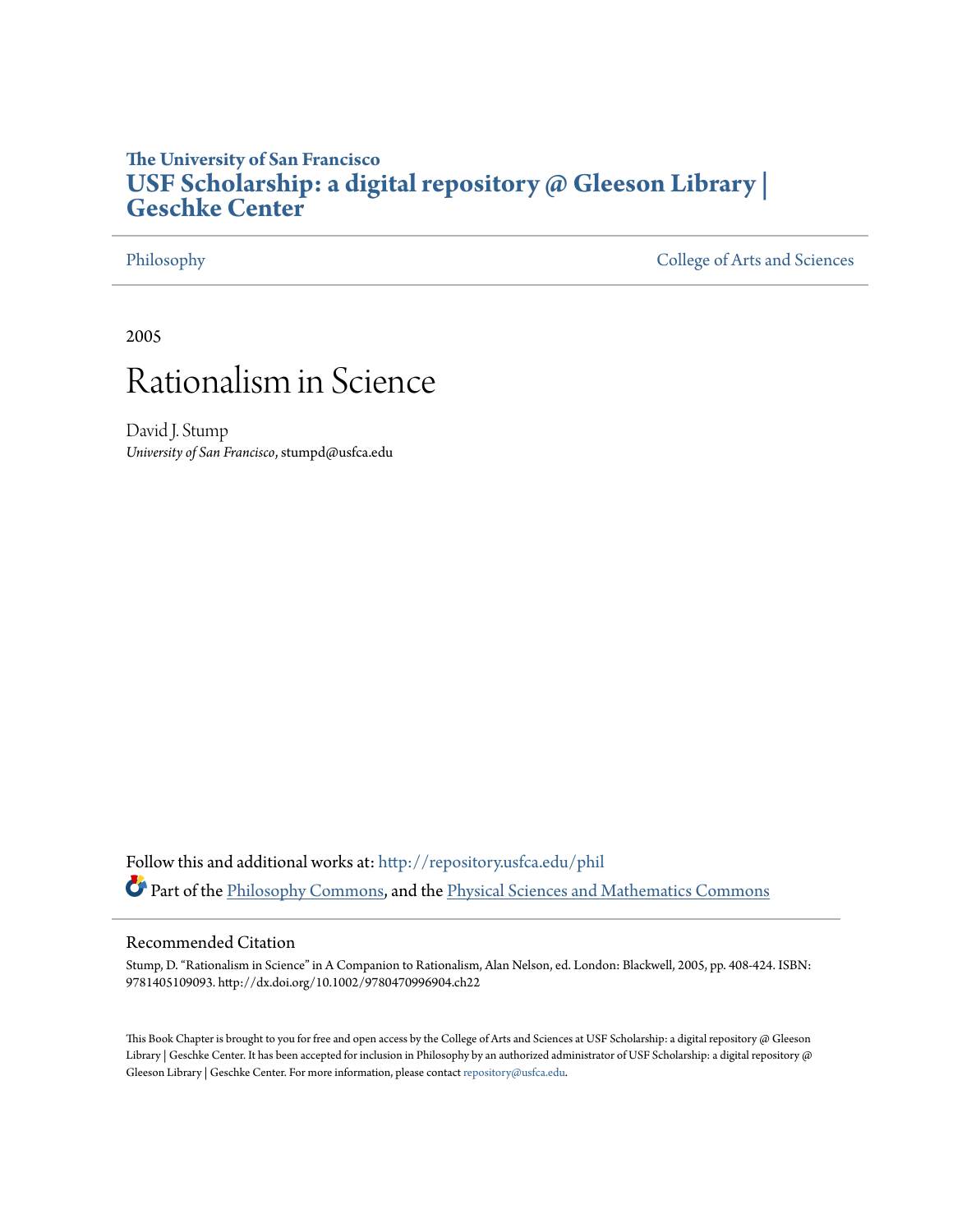## 22

# Rationalism in Science DAVID STIMP

If rationalism is to be defined, in part, as the belief that at least some of our knowledge of the world is gained by pure reason alone, prior to experience, then science, as the main example of human knowledge, should be a focus of discussion in philosophical debates over rationalism. Although the traditional characterization of modern philosophy as a debate between the British empiricists and the continental rationalists that was superseded by Kant has been widely acknowledged to be problematic for various reasons, recovering the scientific influences on modern philosophers will be the key to discussion here. Descartes and Leibniz were scientists as much as they were philosophers, and Locke explicitly claimed to be representing scientists. Hobbes, Berkeley, and Kant, who, unlike Descartes and Leibniz, are classified purely as philosophers, also engaged in scientific studies, albeit with mixed success. Furthermore, in both the early modern and in later periods, scientists such as Newton, Boyle, Herschel, Helmholtz, Duhem, Mach, Poincaré, and Einstein all wrote on philosophical topics. To a great extent, the philosophical debate between rationalism and empiricism took place within science.

The fact that the philosophical debate over rationalism and empiricism followed in the wake of the establishment of modern science does not seem accidental. The new science was taken to be the best, if not the only way, to discover the true nature of the world, most significantly expressed in laws of nature in mathematical form. Perhaps some claims of the newness of modern science and of its overwhelming superiority to scholasticism are simply overstated rhetoric, but nevertheless, both sides of the philosophical debate over rationalism and empiricism embraced modern science. Since the distinctive trait of modern science is taken to be its combination of experiment and the application of reason, especially mathematics, to the study of nature, it may seem paradoxical that the philosophical debates over rationalism and empiricism should arise, given that modern science could be viewed as the ideal compromise between rationalism and empiricism. In fact, the roles of reason and the senses in knowledge and in the formation of ideas are at stake in the philosophical debates over rationalism and empiricism precisely because of the inconsistent claims made about their roles in the new science. These debates can be seen as having been born out of the methodological reflections on the relative roles of experiment and reason in creating the success of the new science.

The rationalist claims that some part of scientific knowledge about the physical world is *a priori* – known through reason or intellectual intuition – while the empiricist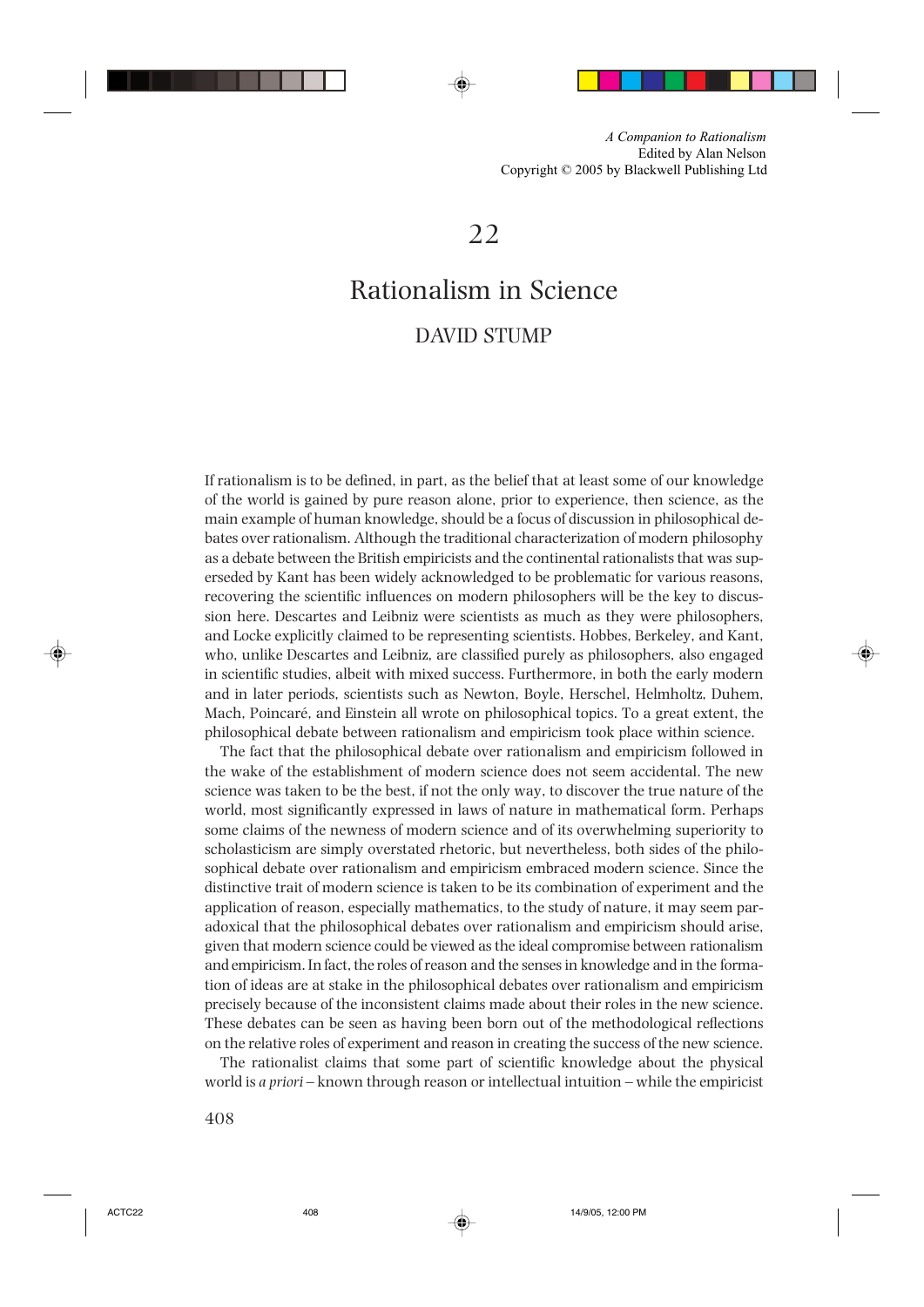claims that knowledge about things in the world can only be obtained through experience. Both sides accept the ability of the mind to formulate and to understand representations of nature and acknowledge the role of perceptual knowledge in science and in everyday experience, but empiricists claim that reason is limited to what Hume calls the "relations of ideas," that is, the defining of one term by means of another, or the discovery of the logical consequences of propositions (*Enquiry* IV). It is important to note that a rationalist need not be committed to *a priori* knowledge of the existence of anything, nor of the properties of any individual object, but rather only to general claims about the nature of things in the world. For example, a rationalist might claim that geometry expresses the real nature of space and the things in it, so any triangle (or even something that approximates to a triangle) in nature must have certain characteristics that we can discover *a priori*. Once we know that a triangle is a three-sided figure, we can use pure reason to show that the sum of the three angles of any triangle must be equal to two right angles (Descartes 1984: 45; AT 64). Rational intuition is claimed to tell us how the world must be, since the general principles and laws that the rationalist claims to discover are not contingent facts.

The burden of proof for the rationalist is explaining what rational intuition is and why we should think that it will reliably tell us something about the world. A consideration of thought experiments that purport to give an *a priori* justification of claims about the physical world will be part of the basis of this discussion. Even if thought experiments seem to lead to reliable knowledge about the world, the rationalist cause also carries the burden of explaining the overthrow by later science of various principles that were claimed to be *a priori*, necessary, and known with certainty. A consideration of some of the philosophical response to the development of non-Euclidean geometries will be the basis of this discussion. The burden of proof for the empiricist in this argument, especially after Kant, is to show how science can exist without any *a priori* knowledge. While Kant limited reason and acknowledged that experience is the main source of scientific knowledge, he also argued that there is a residual element of *a priori* synthetic knowledge, what we might now call the theoretical elements of a science, that cannot be eliminated. For example, Kant argued mathematics is both *a priori* and synthetic, that is, it tells us more than Hume's relations of ideas convey. Since mathematics is clearly central to science, it becomes a major stumbling block to the empiricist claim that there is no *a priori* element in science. This suggests that a good way to investigate rationalism in science is to ask whether there are some elements of science that are intractably *a priori*. Mathematics, a few fundamental principles or laws of nature, and other theoretical elements of science seem to be good candidates for *a priori* knowledge for which the empiricist will need to provide an account. Thus, the focus of this chapter will be on a few illustrative examples of potentially *a priori* sources of knowledge in science: thought experiments, mathematics, and theory in science.

#### The New Experimental Science as a Challenge to Intuition

Although it is still a matter of controversy among historians of science, many now say that there is much more continuity between early modern science and medieval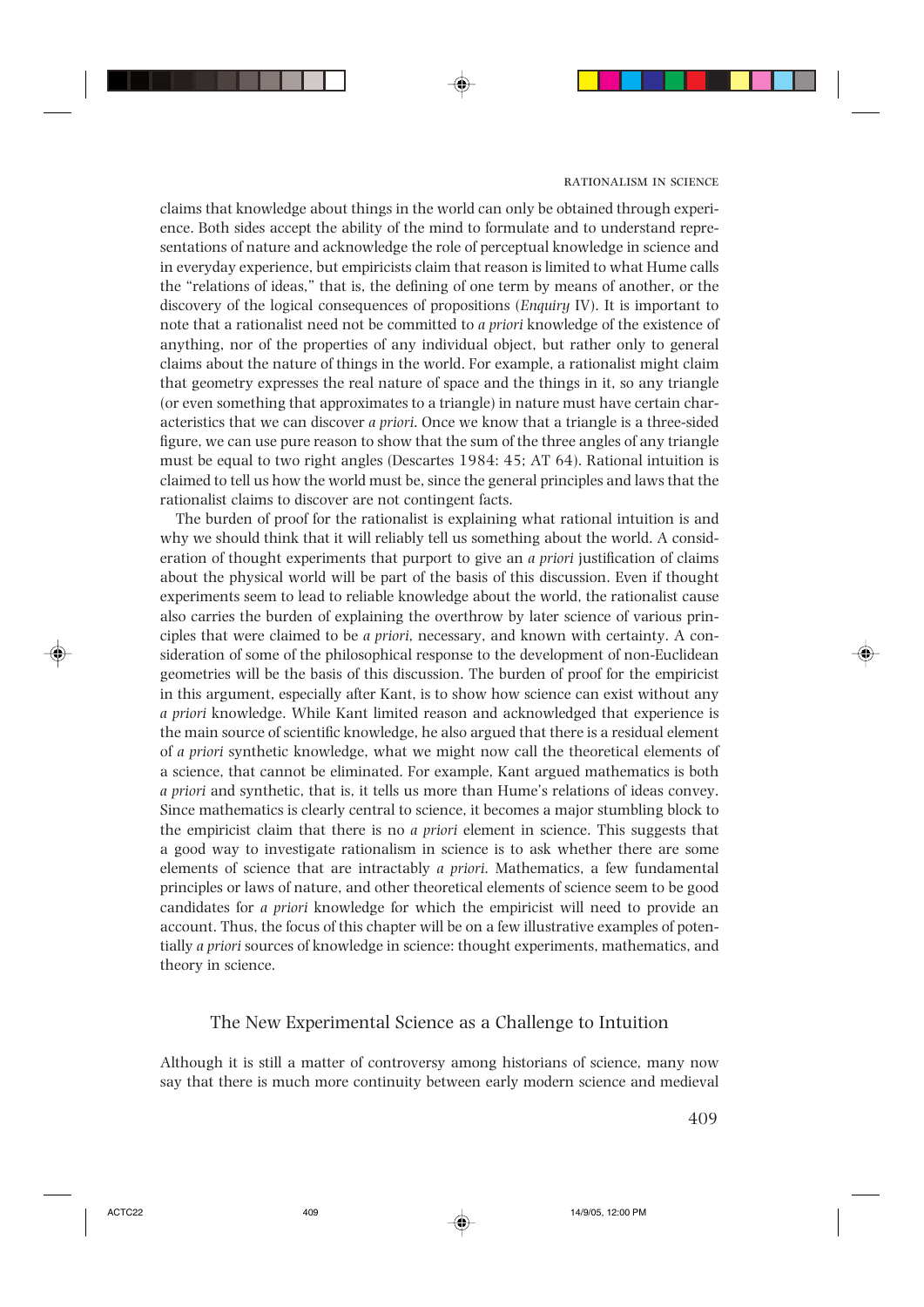scholasticism than the standard histories of the scientific revolution allow (Barker and Ariew 1991; Duhem 1980; Martin 1991; Lindberg and Westman 1990; Freeland and Corones 2000). The question of continuity is important here because the distinguishing mark of modern science is often taken to be its empirical nature, despite the fact that, as much as anyone, Descartes and Leibniz, the exemplary scientific rationalists, defined themselves in opposition to scholasticism and in favor of the new science (e.g., see Garber 1992, 1995). Consider Bertolt Brecht's *Life of Galileo*, a surprisingly influential history of the scientific revolution that is more fun and perhaps only slightly more fictitious than some of the standard histories of science. Brecht's Galileo disproves Aristotle's theory of why ice floats by performing a simple experiment, while the characters of the mathematician and the philosopher refuse to look at the moons of Jupiter through the telescope, insisting that *a priori* argument alone settles the question of their existence (Brecht 1967: 63, 32). Empirical evidence proves that *a priori* methods are bankrupt.

Of course, there are far more nuanced ways for advocates of modern science to make the case that the scientific revolution marked a radical break from scholasticism. Interpretation of the complex and comprehensive works of figures such as Galileo, Descartes, Newton, and Leibniz in simple terms is difficult. As noted above, the development of modern science is often viewed as the unification of mathematical methods and experimental methods, embodied especially well in figures such as Galileo and Newton. Advocates of this position seem to claim that rationalists do not take the role of experimental science seriously enough, or indeed think that actually conducting an experiment is superfluous. In the concluding section of the first study in the famous *Harvard Case Histories in Experimental Science*, James Bryant Conant remarks:

The development of experimental science in the seventeenth century was the consequence of the combination of deductive reasoning with the cut-and-try type of experimentation. Two great figures of this period who contributed to the study of pneumatics symbolize the two traditions whose combination produced modern science. Blaise Pascal was primarily a mathematician, Robert Boyle primarily an experimentalist . . . In Pascal's treatise on hydrostatics and his work on pneumatics it is hard to tell whether or not most of the so-called experiments were ever performed. They may well have been intended rather as pedagogic devices – as demonstrations that the reader performs in his imagination in order better to understand the principles expounded . . .

Boyle in one of his discussions of hydrostatics (1666) gently pokes fun at Pascal for having written of experiments that appeared impossible of execution . . . As an example of some of the things that Pascal described that strained one's credulity, Boyle refers to an experiment in which a man sits 20 feet under water and places against his thigh a tube that extends above the surface of the water. (Conant 1957: 59– 60)

In contrast to Pascal, Boyle set the standard for reporting complete results of experiments, even when they seemed irrelevant and especially when they were negative. He was also meticulous about providing detail so that experiments could be reproduced, though the air pumps that he had built were beyond the technical resources of all but a few elite centers of scientific research. In the history of science, whole areas of inquiry and knowledge sometimes depend on the invention of a new piece of equipment to investigate nature. Boyle claimed that facts were exhibited in the air pump, but the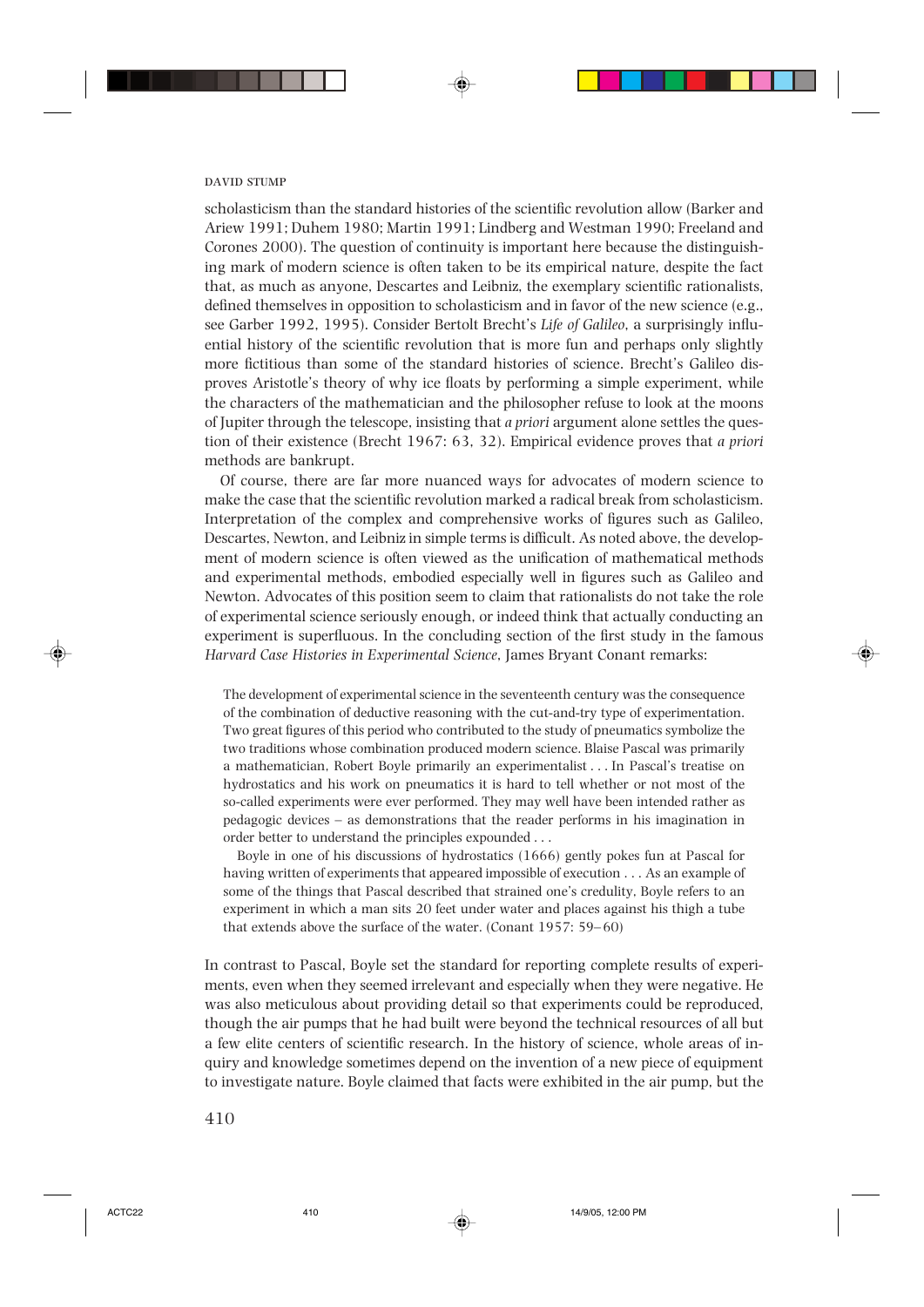experiments were very difficult to carry out. It took two strong men "divers hours" to evacuate the chamber, it constantly leaked, and phenomena were open to multiple interpretations (Conant 1957: 9). Granting that proper empirical investigation leads reliably to scientific knowledge, we can consider here whether thought experiments can also lead reliably to such knowledge.

Advocates of thought experiment sometimes claim that a successful thought experiment provides us with genuine knowledge about the physical world by pure reason alone. This has been called the "paradox of thought experiment" by Horowitz and Massey (1991) and has also been recognized as a rationalist position (e.g., Sorensen 1992). As an antidote to Brecht, and to utilize a scientific thought experiment that most commentators take to be convincing, we can consider Galileo's refutation of Aristotle's law of free fall, not by dropping balls off of the Tower of Pisa, but rather by an argument that appears in *Discourse on Two New Sciences* (Galilei 1974: 66ff.). According to Aristotle, heavier objects fall faster than lighter objects. Galileo asks us to consider what will happen to the rate of fall of a heavier and a lighter object if they are combined in various ways, assuming that objects do indeed fall in accordance with Aristotle's law. Consider putting the smaller object directly on top of the larger one before dropping them. If the objects fall in accordance with Aristotle's law, they should separate and each fall at the speed at which they would have fallen if they were never in contact. If the heavier object is put on top, however, it will push down on the slower, smaller object, which in turn will act as a brake on the larger one. The resulting speed will be in between that of the two objects falling separately. If the objects are connected, we can also imagine non-uniform results. If the connection is a flexible chain, for example, the heavier object should fall faster at first, but then experience drag from the slower-moving object chained to it. On the other hand, if there is a rigid connection between the two objects, we might want to say that they together form a new heavier object that will fall even faster. However, this situation is hardly different from the case where the heavier object is simply pushing down on the lighter one, without being connected at all. We have arrived at the apparently contradictory result that the combination of two objects will sometimes fall faster than the heavier of the original two alone, and sometimes fall slower. Galileo concludes that the way to avoid this result is to give up Aristotle's law. Indeed, he says that the natural conclusion to draw from this thought experiment is that free fall always occurs at the same rate, no matter what the weight of the object. If Galileo's argument is correct, free fall must be independent of weight, so (if we replace the term "weight" with "mass") it would seem that the modern law of free fall is not empirical at all. Furthermore, the law of free fall would be necessary in a very strong sense because, if Galileo is right, it is the only possible law of free fall. Contrast this law of nature to another law of nature that governs the behavior of physical bodies: light travels at 186,000 miles per second and we discovered that speed empirically. It seems natural to say that we might have discovered that the speed of light was much faster or much slower.

One response that the empiricist might make to thought experiments is to claim, like Mach, that thought experiments do not by themselves lead to knowledge about the world – even successful thought experiments must be repeated physically. While thought experiments might be useful as guides to research, pedagogy, etc., they are in a strict sense superfluous (Sorensen 1992: 61–2). John Norton (1991) clarified this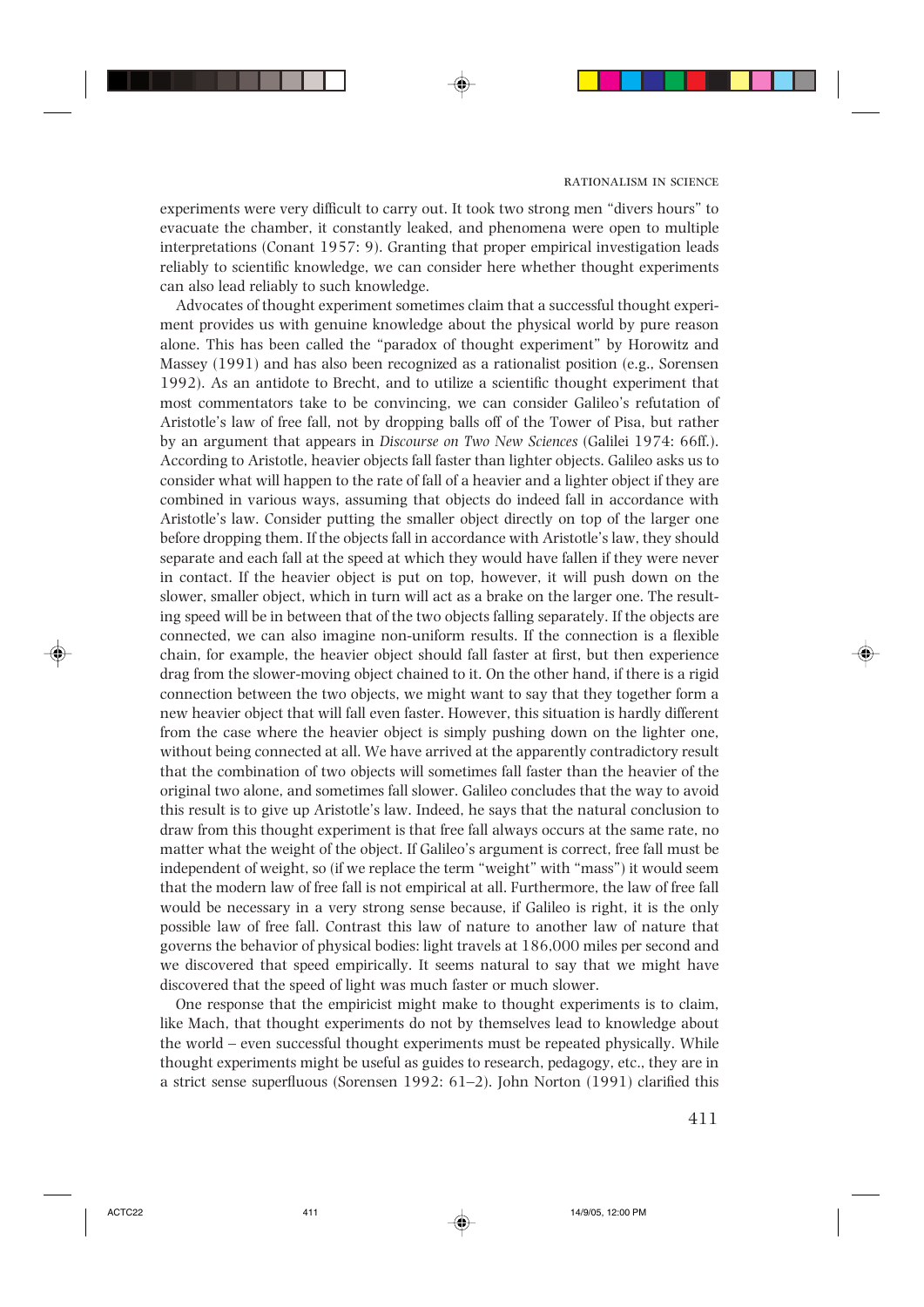line of response by defending the view that thought experiments are arguments (cf. Bishop 1999). In the philosophical debate between rationalists and empiricists, both sides accept that genuine knowledge can be logically deduced from known premises. Therefore, if the premises of a thought experiment are already known empirically, they are unproblematic; if not, the advocate of the thought experiment must be claiming that there can be a non-empirical source of knowledge about the physical world. Whether the empiricist can be convincing would seem to depend on whether or not all thought experiments can be seen as arguments, and that it is possible to obtain the information resulting from the thought experiment in some empirical way.

Another response that the empiricist might make is to simply deny that the thought experiment leads to the given conclusion. For example, Alexandre Koyré's analysis of Galileo's thought experiment focuses on the issue of whether the connected bodies form a new unitary object or not. According to Koyré, Galileo has not derived a contradiction from Aristotle's law of free fall, but rather has given one case where there is a new single object that falls faster than the original heavier object and another case where there are two separate objects that fall slower than the original heavier object (Koyré 1968: 51). The question of whether or not a connection between the original two objects makes it into a new unitary one is vexing. Perhaps we can agree that the connection must be rigid, but how rigid? What if the distance between the two objects was great? There is at least some ambiguity about what to call a single object here, but perhaps not a contradiction, as Galileo claimed.

Dijksterhuis (1986: 327) rejects Stevin's purported proof of the law of the inclined plane in a very similar manner. Stevin's argument depends on the assumption that perpetual motion is not possible, even in an idealized, frictionless system. Since Stevin has not justified his claim that perpetual motion is impossible in an idealized system, Dijksterhuis refused to accept the validity of the argument. If an empiricist can show that the thought experiment does not lead to the given conclusion, then there is no risk of thought experiments being used to show that rationalism is true. Faulty arguments do not show that thought experiments can lead to genuine knowledge of the physical world.

#### Geometry and Intuition

As noted above, both rationalists and empiricists accept argument as a source of genuine knowledge; that is, it can be logically deduced from known premises. However, rationalists claim that some fundamental principles or laws of nature can be known *a priori* by intellectual intuition, while empiricists claim that such principles must either be definitions in disguise, like Hume's relations of ideas, or else they must be justified empirically. Intellectual intuition is understood as a kind of "grasping" by which we recognize the truth of a proposition or understand the meaning of an idea. Descartes spoke of the "natural light" by which we could understand "clear and distinct ideas" and recognize their certainty. Propositions known by intellectual intuition are said to be "self-evident," that is, needing neither logical demonstration nor evidence gained from sense experience. As such, they are taken to express necessity and to be known with certainty, but not all claims of *a priori* knowledge seem certain and many have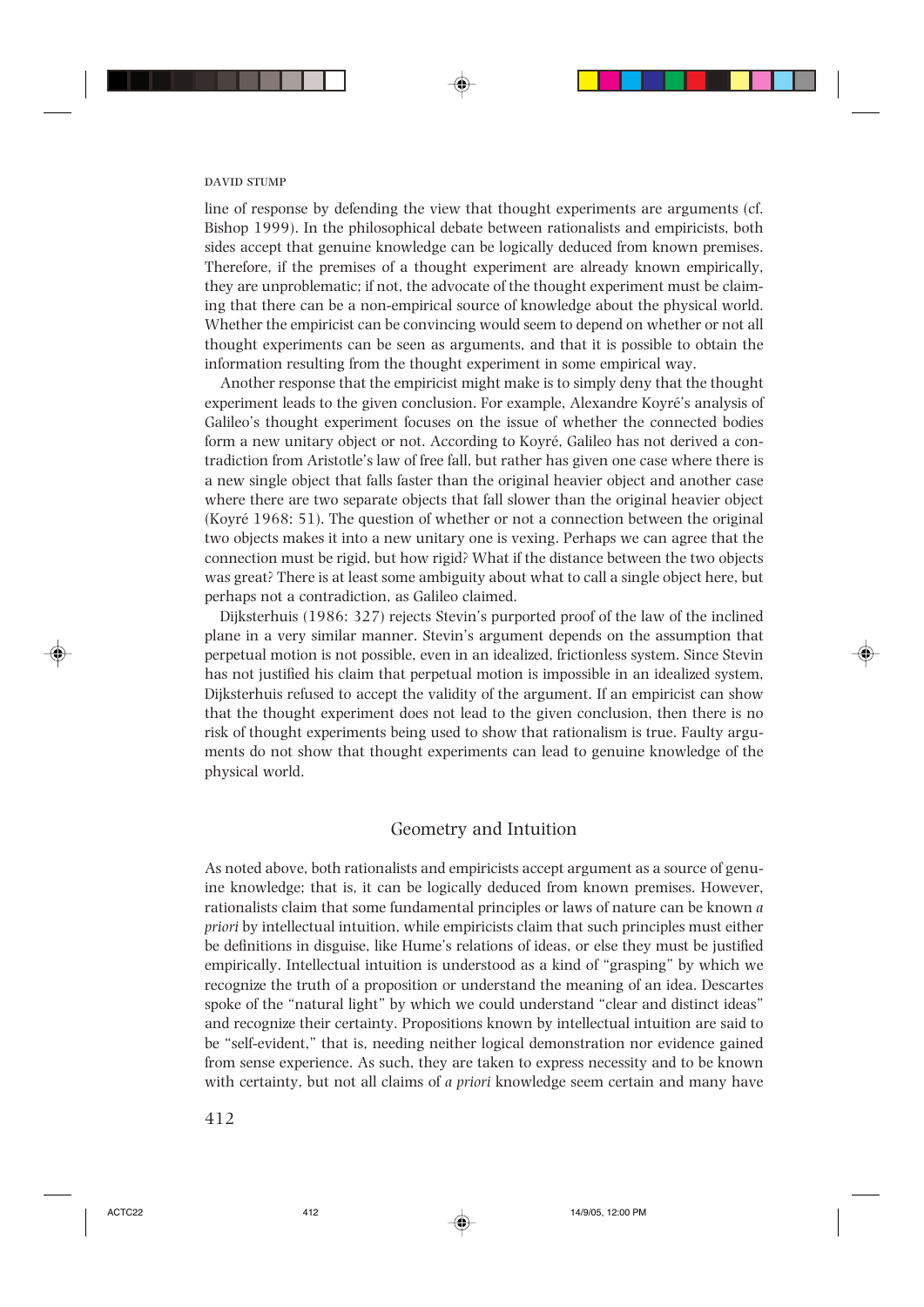been shown to be false by later developments in science (Hahn 1933). This hardly makes *a priori* claims look like candidates for reliable knowledge. Equally as problematic for the rationalist as changes in supposedly certain and obvious principles, however, is the fact that the rationalist cannot explain such a principle or convince someone who does not understand it.

Kant tried to correct the use of reason in science by limiting its scope. Kantian critical philosophy does not go beyond what it can legitimately prove. Many traditional philosophical issues are ruled out of court as unanswerable and many others are left to empirical science to settle. Despite the limits that Kant set out and despite the fact that Kant was deeply engaged with the Newtonian exact sciences of his time and even produced some original scientific work, Kantian philosophy was also proven wrong by later advances in science. The fall of Euclidean geometry from its place in Kant's philosophy is perhaps the most famous case of a former bit of necessary and certain knowledge that became merely one of several alternatives that are perhaps not true at all. Kant argued that Euclidean geometry is a true description of space (space as a phenomenon, not as noumena) and that knowledge of space and, hence, knowledge of Euclidean geometry, was a necessary precondition for the possibility of any science at all. Kant had argued that our knowledge of Euclidean geometry is thus both *a priori* and synthetic, and it is also certain because alternatives to Euclidean geometry are impossible. To make a long story far too short, mathematicians first showed that alternatives to Euclidean geometry were possible and physicists (especially Einstein) next showed that the actual structure of space was not Euclidean.

Euclidean geometry has zero curvature, there is exactly one parallel to a given line through a point outside that line, and the sum of the interior angles of a triangle is equal to 180 degrees. Bolyai-Lobachevskii geometry has negative curvature, there is more than one parallel to a given line through a point outside that line, and the sum of the interior angles of a triangle is less than 180 degrees (how much less depends on curvature). Riemannian geometry has positive curvature, there are no parallel lines, and the sum of the interior angles of a triangle is greater than 180 degrees (how much greater depends on curvature). Riemann went even further and developed general coordinate systems that can describe spaces of variable curvature. After the acceptance of non-Euclidean geometries around 1870, Helmholtz directly challenged Kant's view of geometry (Helmholtz 1977a, 1977b; Nowak 1989).

Not all was lost for defenders of Kant, however. Even though Kant seemed to say that only Euclidean geometry was possible, he could not have meant that other geometries were logically inconsistent. One of the criteria that Kant put forward as a definition of an "analytic" statement is that its negation leads to a contradiction. If alternatives to Euclidean geometry were contradictory, they would have to be analytic in Kant's terms. But Kant thought that both geometry and arithmetic were synthetic, that is, they are not merely built up from explicit definitions, but also require intuition in a quite specific sense. Intuition is what allows us to construct figures and objects in our minds. Thus, the neo-Kantian of the early twentieth century could maintain part of Kant's claims about intuition that leads to *a priori* knowledge of the world, despite the mathematical challenge (Renouvier 1889, 1892).

Of course, the situation changed dramatically with Einstein's General Theory of Relativity, in which space (more precisely, space-time) has no fixed structure at all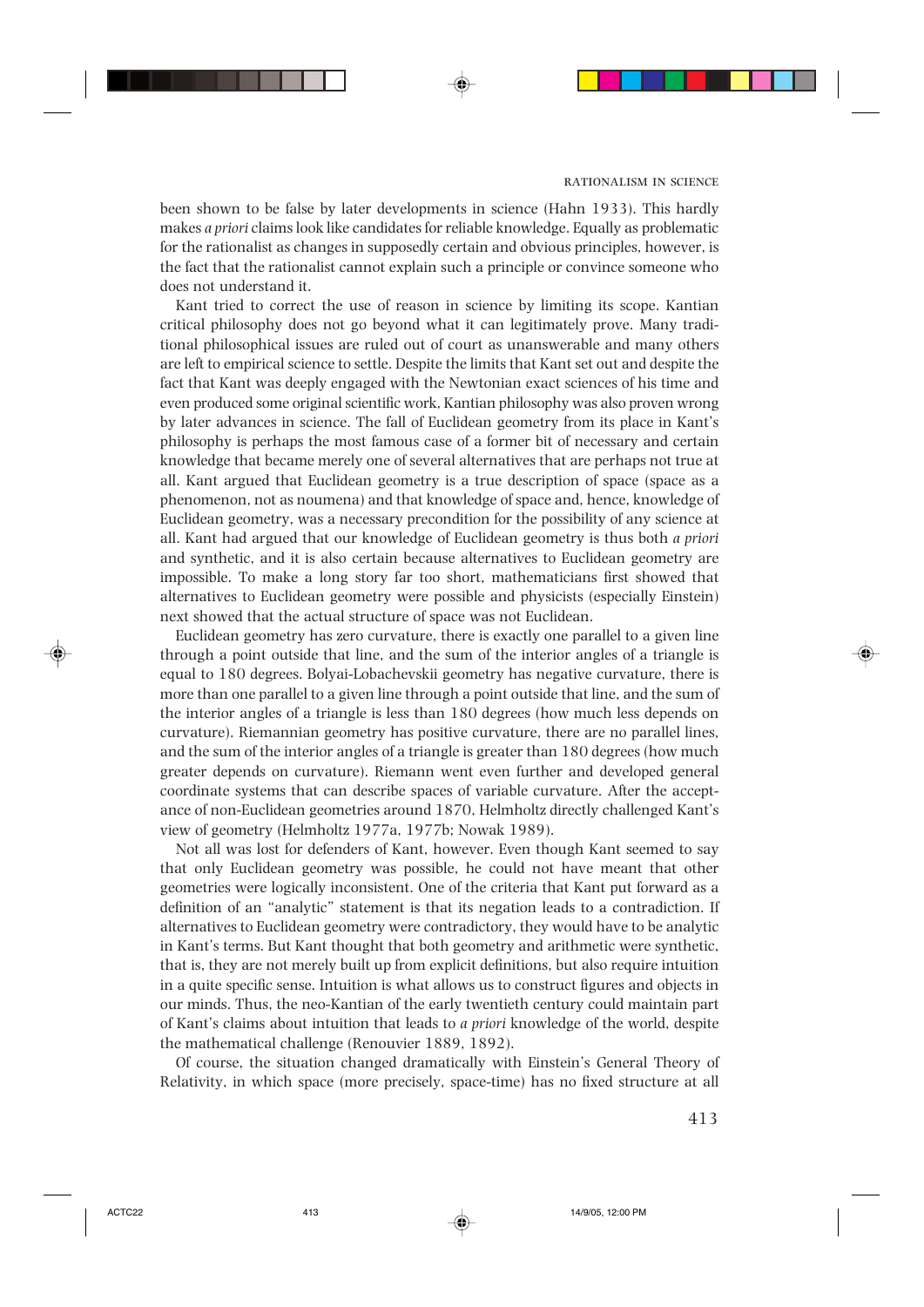independent of the matter and energy distributed in it. The geometry of space is determined empirically, not *a priori*, and far from being necessary, Euclidean geometry is not even true. It is, of course, approximately true of small regions of space-time and good enough for engineering, but so are all of the alternative metric geometries. Einstein's General Theory of Relativity had a tremendous impact on Schlick, Carnap, and Reichenbach, the great founders of philosophy of science as we know it today. All three wrote philosophical interpretations of Einstein's Theory of Relativity in the 1920s and 1930s, and developed their strictly empiricist philosophy in response to the new physics (Carnap 1922; Schlick 1920; Reichenbach 1965, 1969).

Prior to the development of the General Theory of Relativity, Henri Poincaré had extended Kant's strategy of giving up one kind of *a priori* knowledge while maintaining others, arguing that while arithmetic follows from a synthetic and *a priori* intuition of the concept of whole number and of the principle of mathematical induction, our intuition of the metric properties of bodies is completely empty. The issue to consider here is how Poincaré came to view geometry and arithmetic so differently and whether or not there can be a consistent criterion for accepting rational intuition in one area of knowledge while rejecting it in others. Poincaré's basic position on the role of intuition in geometry is developed in an 1889 article on logic and intuition, and is repeated in several places in his works (Poincaré 1889). Like Mach, he accepts the role of intuitive arguments in pedagogy and in scientific discovery, in addition to its special synthetic *a priori* role in the epistemology of arithmetic. Poincaré also recognizes the increasing demand for rigor in mathematics. Crucial to this rigor is the idea that we must ferret out all of our implicit assumptions, replacing them with explicit definition and strict proof. For geometry especially, this work culminates in Hilbert's *Foundations of Geometry*, and in a review of this work, Poincaré agrees that rigor demands avoiding all appeals to intuition:

Is the list of axioms complete, or have we let escape some that we apply unconsciously? This is what we need to know. To find this out, we have one and only one criterion. We must investigate whether or not the geometry is a logical consequence of the explicitly stated axioms; that is to say, if these axioms, entrusted to a reasoning machine, could produce the entire series of geometric propositions. If they can, we will be certain that we have not forgotten anything, because our machine cannot function except according to the rules of logic by which it was constructed. It does not know of this vague instinct that we call intuition. (Poincaré 1902c: 269)<sup>1</sup>

Poincaré argues that geometry concerns only the properties that are common to all of the alternative metric geometries. Since projective geometry studies the properties of figures that are invariant under a group of projective transformations, groups alone are fundamental:

The different ways in which a cube can be superposed upon itself, and the different ways in which the roots of a certain equation may be interchanged, constitutes two isomorphic groups. They differ in matter only. The mathematician should regard this difference as superficial, and he should no more distinguish between these two groups than he should between a cube of glass and a cube of metal . . . What we call geometry is nothing but the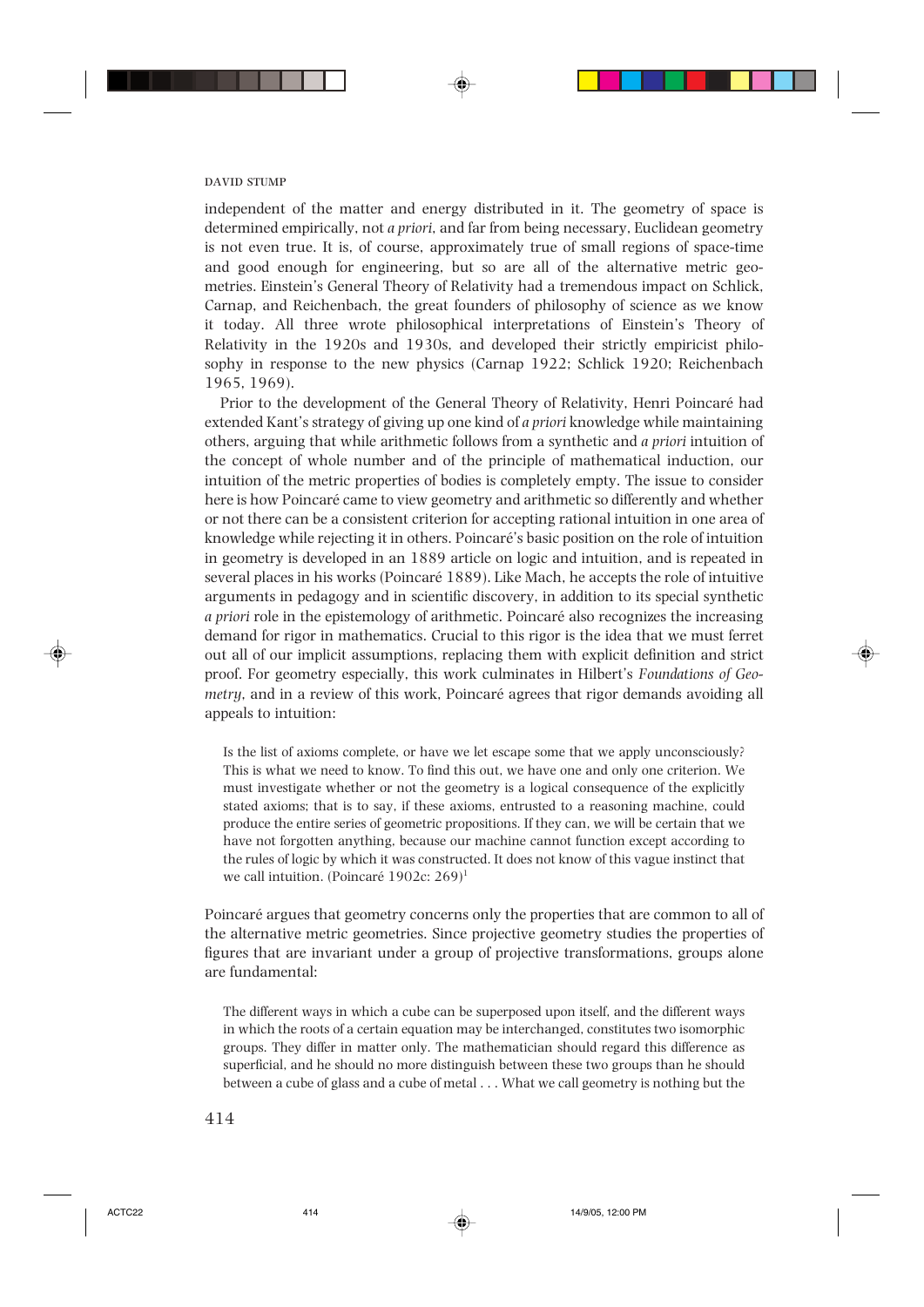study of formal properties of a certain continuous group; so we may say, space is a group. (Poincaré 1898: 40, 41)

Poincaré's central argument for the elimination of metric intuition from geometry is that geometric objects can be stipulatively defined from more fundamental objects. In his early work, groups play this role, since all of the metric properties of geometries can be expressed in the theory of continuous groups (Poincaré 1889: 129). Thus, part of what had seemed to be *a priori* knowledge to Kantians can be seen to be "empty," as empiricists suggested.

There is a strong tradition in nineteenth-century mathematics of interpreting unknown (or seemingly impossible) objects as combinations of known simples. This tradition goes back at least to Hamilton's geometric interpretation of complex numbers, and continued in Beltrami and Klein's early treatment of non-Euclidean geometries. Poincaré follows tradition; however, there are limits to this process, and a synthetic *a priori* element must be maintained in science, according to Poincaré. Thus, groups maintain their status as innate concepts that are known *a priori* (Poincaré 1889; Picard 1901), and our knowledge of arithmetic depends essentially on the principle of mathematical induction and on the concept of number taken to be a synthetic *a priori* element of science. Indeed, distancing himself from the "global conventionalism" of Elouard Le Roy, Poincaré distinguishes three elements of science – *a priori*, conventional, and empirical:

Here are three truths: (1) The principle of mathematical induction; (2) Euclid's postulate; (3) the physical law according to which phosphorus melts at 44° (cited by M. Le Roy). These are said to be three disguised definitions: the first, that of the whole number; the second, that of the straight line; the third, that of phosphorus. I grant it for the second; I do not admit it for the other two. I must explain the reason for this apparent inconsistency. First, we have seen that a definition is acceptable only on condition that it implies no contradiction. We have shown likewise that for the first definition this demonstration is impossible; on the other hand, we have just recalled that for the second Hilbert has given a complete proof. As to the third, evidently it implies no contradiction. Does this mean that the definition guarantees, as it should, the existence of the object defined? We are here no longer in the mathematical sciences, but in the physical, and the word existence has no longer the same meaning. It no longer signifies absence of contradiction; it means objective existence. (Poincaré 1920: 185–6; 1913: 468)

Metric primitives can be explicitly defined in terms of more basic primitives and a complete proof of the consistency of the metric geometries can be given formally. However, in reply to logicism and formalism, Poincaré argues that it is impossible to prove the consistency of arithmetic without using mathematical induction or its equivalent (Poincaré 1902a, 1920). Therefore, while one can eliminate metric geometry by taking all of geometry to really concern numbers plus some group theoretic or topological primitives that are non-metric, one cannot eliminate arithmetic and our intuitive knowledge of mathematical induction. In a second argument presented on the following page, Poincaré repeats his claim that geometric (i.e., metric) terms can be "defined away," while arithmetical ones cannot, arguing that whole number and the principle of mathematical induction have equivalent definitions, but only in virtue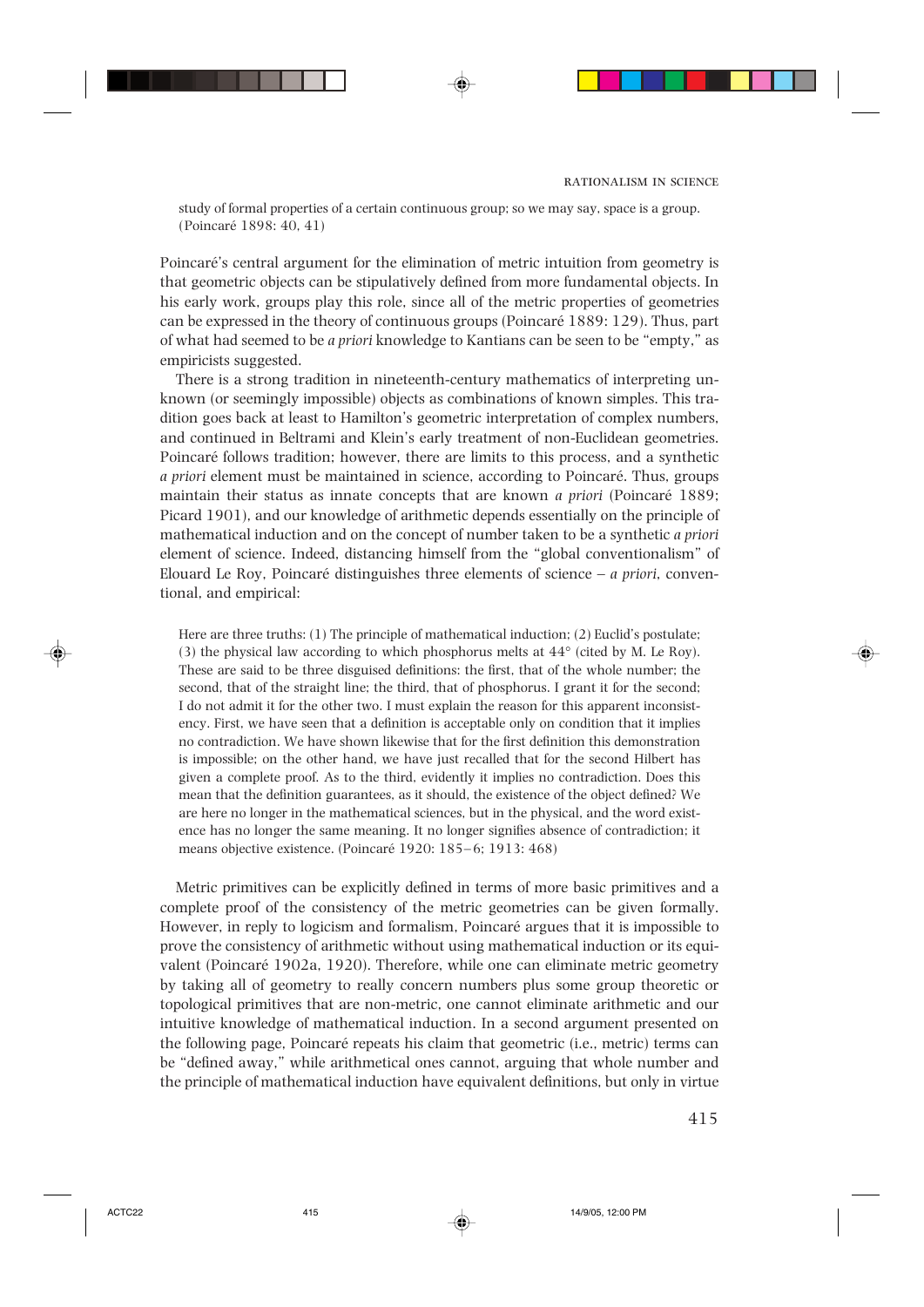of a synthetic *a priori* judgment, not on the basis of an explicit stipulative definition (Poincaré 1920: 188–9; 1913: 469–70).

After reading Hilbert's *Foundations of Geometry*, Poincaré extended his strategy of eliminating primitive terms in geometry. In a review of Hilbert (Poincaré 1902b) and even more explicitly in the nomination that he wrote for the awarding of the third Lobachevskii prize to Hilbert (Poincaré 1904), Poincaré argues that Lie's work contains an artificial limit: the study of continuous groups. Hilbert shows how to move beyond this limit and thus overcome the idea that "group" is a primitive concept. However, this simply moves the intuitive element back to a more abstract level, from projective geometry to topology. Referring to Hilbert's second group of axioms – the axioms of order – Poincaré says:

The axioms of order are presented as dependant on projective axioms, and they would not have any meaning if one did not allow the latter, since one would not know what three points in a straight line is. And yet, there is a peculiar geometry which is purely qualitative and which is absolutely independent of projective geometry, that does not presuppose as known either the notion of a straight nor that of a plane but only the notions of line and surface; it is what one calls topology. (Poincaré 1904: 8)

How are we to understand Poincaré's arguments that metric geometry is a formal, non-intuitive science, when at the same time he defends intuition in arithmetic? First, Poincaré's arguments for formalism in geometry and against formalism in arithmetic both seem remarkably question begging. His view that we have no geometric intuition seems to be equivalent to his acceptance of the consistency of non-Euclidean geometries and his rejection of formalization of arithmetic seems to depend on his belief that the principle of mathematical induction or its equivalent is fundamental to arithmetic in a way that metric was not fundamental to geometry.

Given what Poincaré says about the meaning of primitive terms in geometry, it is unclear how we can know in advance what an arithmetical system is. Negating the parallel postulate obviously changed the metric properties of geometry – indeed, the very idea of what a straight line is. Nevertheless, non-Euclidean geometries were accepted. It seems compelling to say that we need mathematical induction to show that arithmetic is consistent and that everyone accepts consistency as a requirement. However, the consistency of Bolyai-Lobachevskii was only gained by removing metric properties from what counts as geometry. Why could not the same argument be made in arithmetic?

A second problem for Poincaré and for rationalists generally is how to maintain a distinction between acceptable and unacceptable forms of intuition. For example, what do we say about the axioms of topology? Or the continuum? We could say (a) that there is no geometric intuition, and that "analytic geometry" is fundamentally arithmetical, rather than geometric. This interpretation fits the early passages quoted above. Or, we could say (b) that there is a limited form of geometric intuition, the analytical or qualitative part. This second interpretation fits the later passages that I have cited and also Poincaré's remarks on the intuition of the continuum and his rejection of the arithmetization of the continuum (see Folina 1992: ch. 6). Under both interpretations, however, Poincaré still has to claim that some intuition is completely bankrupt, while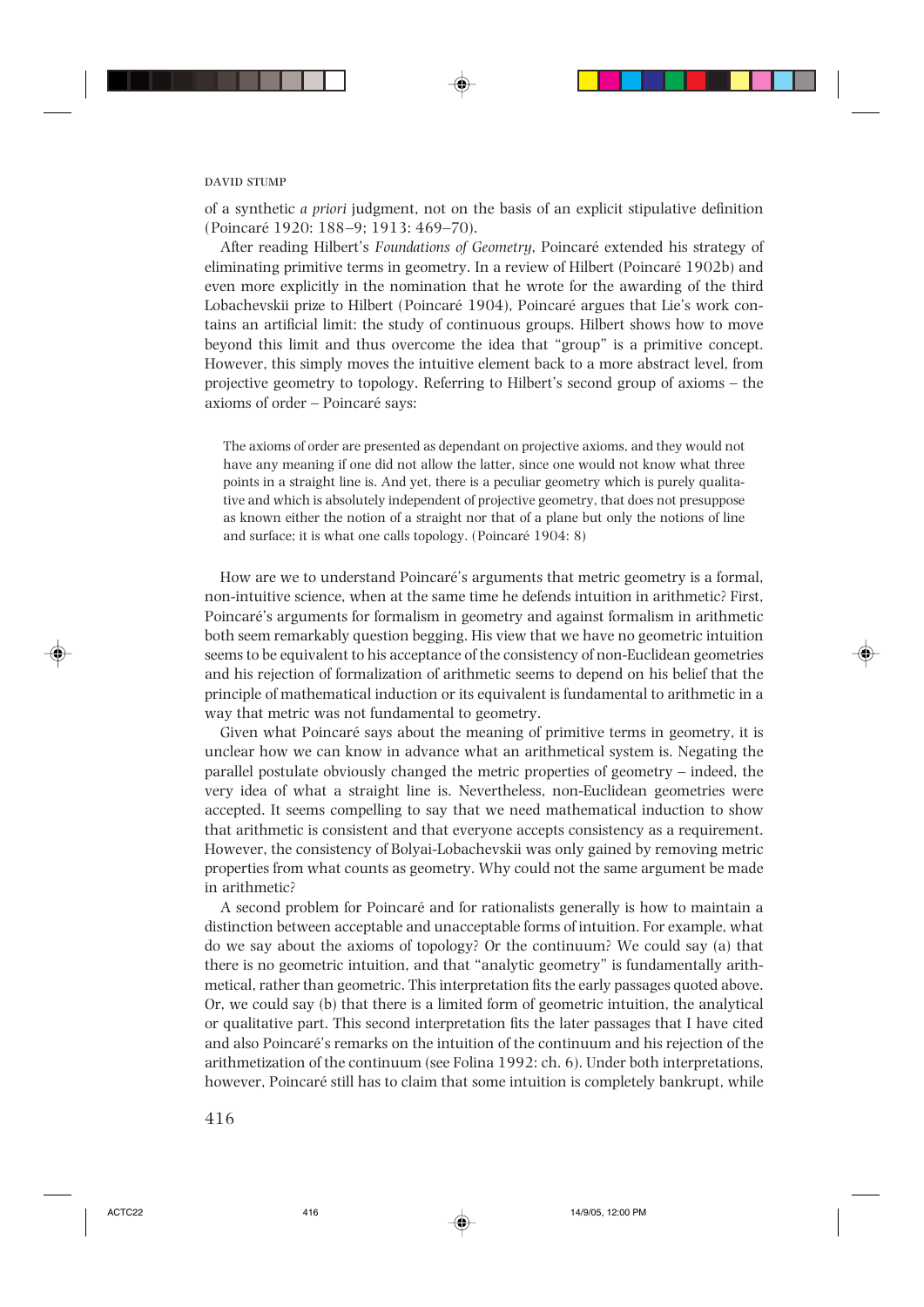other intuition is *a priori* knowledge in a classically rationalist sense and thus true and certain. Under interpretation (a), Poincaré can at least argue that while geometric intuitions are problematic, arithmetic intuitions are not. Under (b), the problem is amplified, since Poincaré must say that some geometric intuitions are reliable, while other kinds of geometric intuition are not. A single neat classification of intuitions would be preferable.

One of the most promising ways to understand Poincaré's rejection of some forms of intuition while maintaining other forms as necessary is to see his view as stemming from a distinction between intellectual and sensual intuition.<sup>2</sup> The neo-Kantians of the end of the nineteenth century had given up Kant's intuition as a form of sensibility, but left a conceptual intuition of the categories of the understanding in place. Poincaré seems to be firmly in this tradition, since he maintains that we can create geometry without any representations at all:

The words, point, straight, and plane themselves should not cause any visual representation. They could arbitrarily designate objects of any nature, provided that one can establish a correspondence between these objects such that for all systems of two objects called points there corresponds one, and only one, of the objects called straights . . . The reasoning ought to be able, according to [Hilbert], to lead to purely mechanical rules, and to do geometry, it is sufficient to apply strictly the rules to the axioms, without knowing what they mean. One will in this way be able to construct all of geometry, I would not exactly say without understanding it at all, since one grasps the logical connection of the propositions, but at least without seeing anything. One could give the axioms to a reasoning machine, for example the logical piano of Stanley Jevons, and one would see all of geometry come out. (Poincaré 1904: 6–7)

Thus, Poincaré firmly rejects intuition as a visual representation of geometric objects. However, he claims that we need some conceptual intuition in order to understand mathematics, if only to understand what is explicitly in the axioms. Presumably, the reason why Poincaré would reject the idea that Jevons' logical piano could understand geometry is that it does not have the necessary *a priori* intuition of topology and arithmetic needed to do so.

A third and final problem with all Kantian and post-Kantian arguments for rationalism is that they are mostly negative: rationalists are only able to tell us that intuition leading to synthetic *a priori* knowledge is necessary to understand mathematics and science. Any attempt by Poincaré to argue that the mind has special intuitive capacities must be suspect, because he definitely changed his view on what is taken as primitive and intuitive. Originally, geometry is nothing but a group, but later it is even less than that. Poincaré's change of mind does not inspire confidence in intuition or in claims about what can and cannot be known intuitively. Will he now say that it is a topological concept that preexists in the mind? On the contrary, Poincaré even says that some topological properties of space are conventional, as well as intuitive and necessary; in particular, that the number of dimensions of space is conventional. However, he may be excused for such inconsistent views in this case, since the topological invariance of dimension was not completely understood at the time. The first proof was given by Brouwer in Dutch in 1911, one year before Poincaré's death (see Johnson 1979, 1981).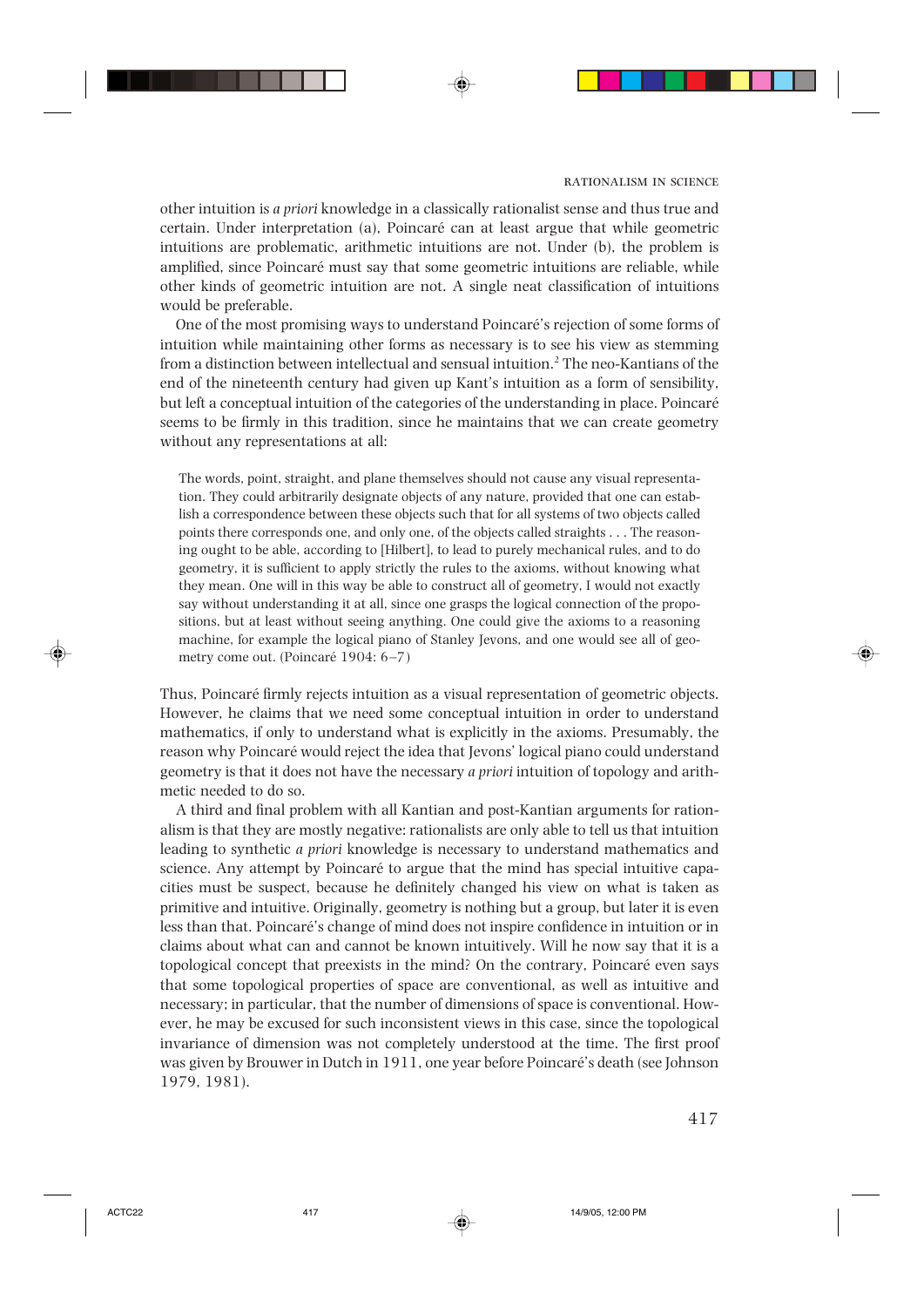### The Mathematical Tradition and Theoretical Science

It would certainly be uncontroversial to say that advances in mathematics were repeatedly responsible for tremendous progress in science. Archimedes solved practical experimental problems with Euclidean geometry, Descartes' invention of analytic geometry allowed him to invent a new physics as well, and Newton and Leibniz dramatically extended the mathematical methods available for science with their co-discovery of the calculus. In the nineteenth century, Gauss, Riemann, and many others made major contributions to extend the mathematical tools of physics. Fisher did the same for biology in the twentieth century and, of course, there are more such examples. The success of mathematics once again puts the burden of proof on the empiricist, who must explain why mathematics works. As before, the empiricist is left with the strategy of either arguing that mathematics is "formal" and does not tell us anything about the world, or instead that it is empirical, but the burden of proof seems even higher than it was in the case of thought experiments, since the use of mathematics cannot be eliminated from science (Field 1980; Sober 1999).

It seems ironic that the development of Newtonian mechanics is frequently described as a competition between English experimentalism and French analysis, thus echoing in a scientific context the traditional British empiricist vs. continental rationalist account of the philosophical debate. The development of Leibniz's version of the calculus by French mathematicians such as Pierre-Simon de Laplace and Joseph Lagrange put French mathematics far ahead of English mathematics. The subsequent applications of analytical methods not only to classical Newtonian mechanics but also to thermodynamics, by Fourier, electromagnetism by Ampère, and light by Fresnel, were extraordinarily successful. Poincaré, who is often said to be the last in this line of French mathematical physicists, expresses the traditional divide between the British and continental scientific styles, but finds that the debate between those who see science as *a priori* and those who see it is as experimental can be resolved by understanding some elements of science as hypothetical:

The English teach mechanics as an experimental science; on the Continent it is taught always more or less as a deductive and *a priori* science. The English are right, no doubt . . . the difficulty is largely due to the fact that treatises on mechanics do not clearly distinguish between what is experiment, what is mathematical reasoning, what is convention, and what is hypothesis. (Poincaré 1982: 89)

We would likely now say that a highly mathematical science is "theoretical" instead of *a priori*, which is indicative of the extent to which rationalism has been out of favor. Of course, even with this change in terminology it would be an overstatement to say that the French success at analysis led to their total neglect of empirical science. For example, Ivor Grattan-Guinness (1984) has noted how much emphasis the French put on engineering. On the other side of the Channel, it seems impossible to justify calling Newton an empiricist, even if he did say, famously, that he will "frame no hypotheses." Indeed, many have argued that the most philosophically appealing aspect of Newton's methodology was his resistance to the extremes of empiricism and rationalism (Stein 1990), expressed in the recognition of a need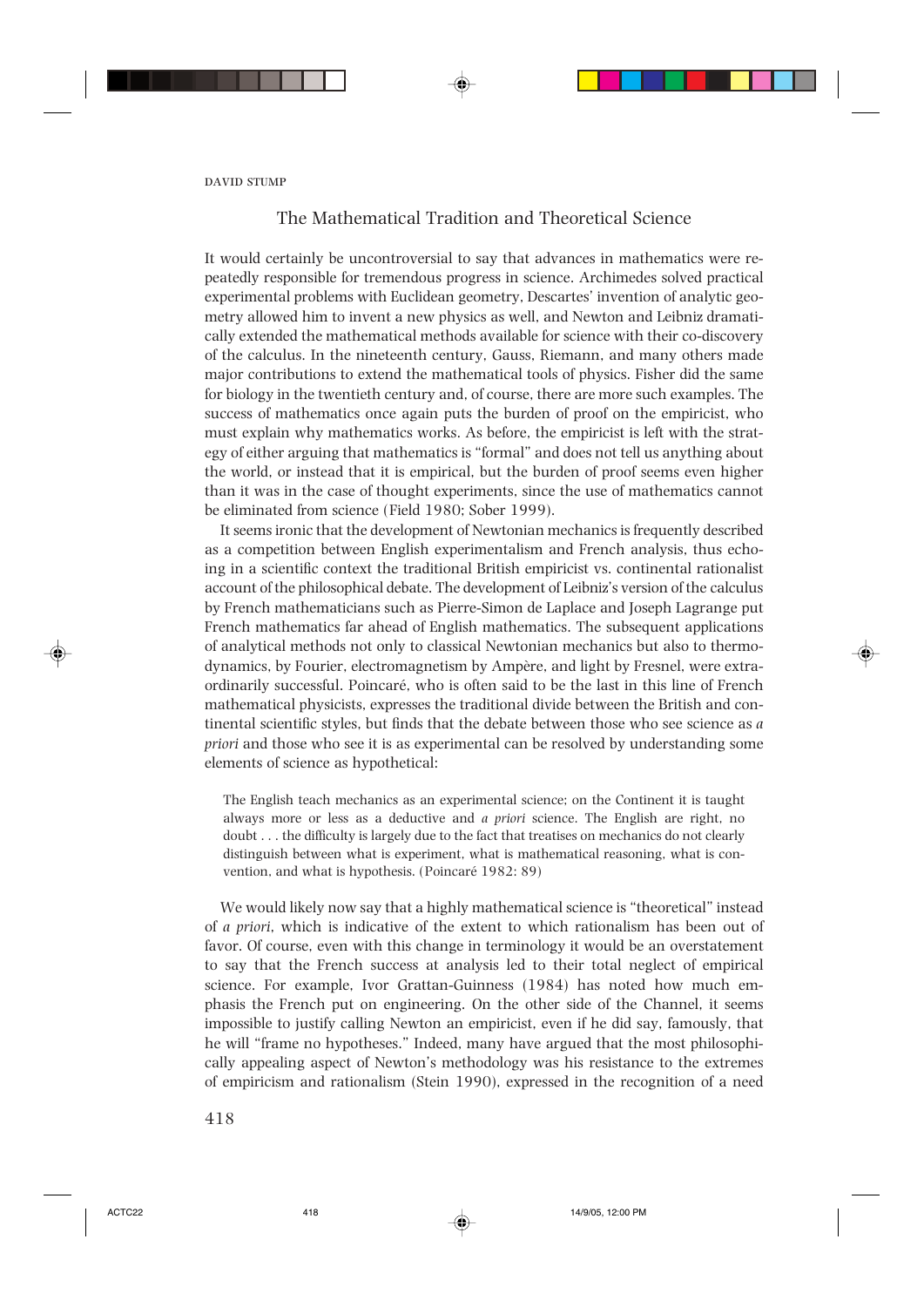for both analysis and synthesis and for empirical experimentation (Hankins 1985: 20).

From Aristotle onwards, an analytic and synthetic method was distinguished in natural philosophy. One can either start from first principles and show how phenomena can be explained by them, or one can start with phenomena and infer fundamental laws of nature. Modern science adopted a hypothetical method, justifying the first principles or the existence of theoretical entities solely by their empirical adequacy. Thus, the only test for the truth of a hypothetical law of nature or the existence of a theoretical entity is whether or not a theory is consistent with observation. According to this contemporary view, there is never a need for *a priori* rational justification in science. Hypotheses are first adopted provisionally without evidence, and subsequently either accepted or rejected on the basis of empirical evidence. The hypothetical method that Poincaré mentions became the mainstream in late nineteenth- and early twentiethcentury philosophy of science and in science itself, generally at the expense of rationalism, since the theoretical elements of a scientific theory might be understood without any appeal to rational intuition.

As noted at the beginning of this chapter, conflicting philosophical interpretations of the methodology of modern science can be seen as precipitating the rationalist– empiricist debate. Even with substantial agreement that rationalism in science was dead, a philosophical debate ensued over what follows from the evidence for hypotheses that we obtain empirically. So called "scientific realists" believe that we can legitimately claim to know that theoretical entities exist and that scientific theories are true, while "empiricists" or "instrumentalists" believe that theoretical entities are convenient fictions and that scientific theories are empirically adequate, but not true (or known to be true). Although "empiricist" has become the preferred name for the philosophical position that I am describing here, and "instrumentalism" is associated with a view that has been widely repudiated, I will use the term "instrumentalist," since both scientific realists and instrumentalists are very likely to be empiricists in the sense of the debate between rationalists and empiricists at issue in this volume. Indeed, scientific realism and instrumentalism can each be seen as a rejection of rationalism in science by means of showing that the success of science can be explained entirely by reference to what is learned empirically. While scientific realists claim that when we have the appropriate evidence, empirical data give us a legitimate claim to knowledge, even if that knowledge is indirect, instrumentalists claim that theoretical claims in science are never validated, empirically or by any other means. Both realists and instrumentalists consider the former *a priori* elements of scientific knowledge to be theoretical. Realists claim to show that all scientific knowledge is empirical, despite the existence of theoretical elements in science for which there can be no direct empirical evidence. Instrumentalists claim that empirical methods should strictly limit claims of scientific knowledge to phenomena and that theoretical elements are dispensable. The overwhelming majority of both scientific realists and instrumentalists reject rationalism, seeing no need for *a priori* synthetic claims in the sciences.

The theoretical aspects of science have not been so easy to dismiss, however. Indeed, major figures in twentieth-century science, starting with Einstein, are known for their theoretical work in science. While documenting the development of theoretical science, especially in Germany, Jungnickel and McCormmach (1986) emphasize how recent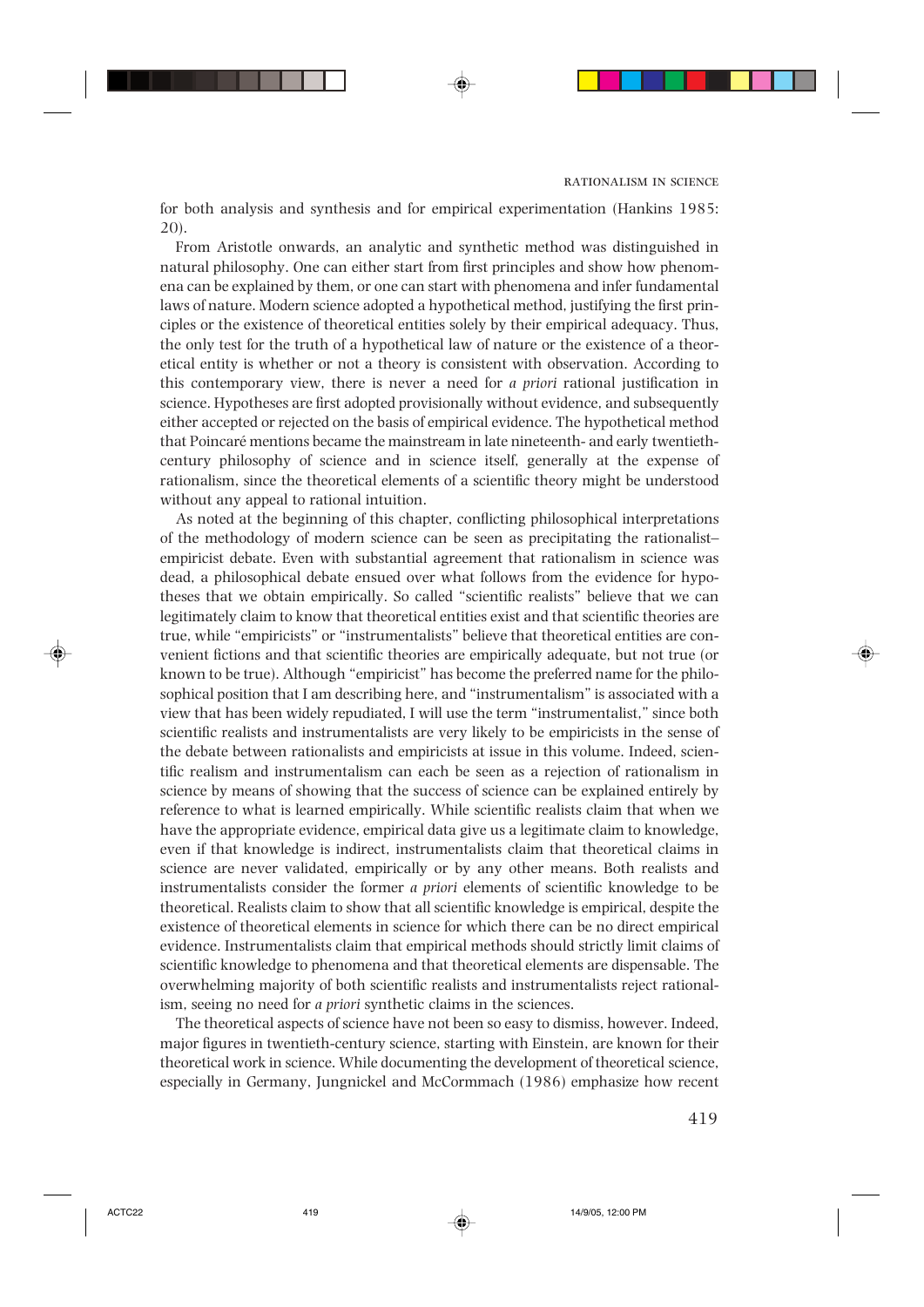our current conception of theoretical science really is and what a major part of science it has become. Stephen Toulmin's *The Return to Cosmology* (1982) does not claim that theoretical science is new, but it does make a strong argument that there is far more theoretical work in science now than before and that science must include elements that are theoretical or even speculative. One striking feature of twentieth-century philosophy of science is the extent to which the topics that it took up are precisely those that had been considered *a priori* knowledge by Kant, such as geometry, space and time, causality, and the principles violated by quantum mechanics. While philosophers are not required to conclude that theoretical science is evidence for rationalism, its centrality does show that much of science is not empirical in any straightforward sense. Indeed, although synthetic *a priori* knowledge was officially rejected by the Vienna Circle in the 1929 manifesto (see Neurath and Cohen 1974), statements about the former Kantian *a priori* have often been given a special role, either as conventions, or as the hard core of scientific theories. Quine's critique of the analytic–synthetic distinction was supposed to replace the notion of any special status for what was formerly considered to be *a priori* with a thoroughgoing empirical holism, but several authors have questioned Quine's result (Creath 1991; Friedman 2001; Stein 1992; Richardson 1997). Going beyond mere critique of Quine's empiricism, some have even advocated a return to a form of rationalism, giving some element of our knowledge a special *a priori* status (De Pierris 1992; Friedman 2001).

The development of non-Euclidean geometries and especially of the General Theory of Relativity made a profound impact on philosophy of science in the early twentieth century by showing philosophers that the most fundamental aspects of physical theory could change. Geometry, space and time, causality, and the fundamental principles of physical theories were still seen to have a special role, even if Kant's rationalism was rejected. Mach and Poincaré took such elements of science to be conventions, a matter of free choice, regardless of what experiment says. Slightly different versions of conventionalism were developed by C. I. Lewis, Victor Lentzen, Arthur Pap, and Russell Norwood Hanson. Ian Hacking (1992) has advocated something similar to conventionalism with his notion of "styles of reasoning." Many of these treatments of *a priori* knowledge share the idea that what Kant took to be necessary can and indeed has changed through the development of scientific theories.

Conceptual change of this sort is what many postpositivist philosophers of science, such as Kuhn, Toulmin, Laudan, and Shapere, saw as a fundamentally important aspect of science. Indeed, Kuhn (1990) eventually (and tentatively) picked up the idea of a conventional treatment of synthetic *a priori* knowledge as an explication of his views. The idea that there are revisable conventions at the heart of science was already well developed prior to logical positivism, continued in logical positivism itself, and was maintained even in postpositivist philosophy of science. While Quine admits that some elements of empirical theory are much less likely to be revised than others, he underestimates the asymmetric relations between the "hard core" and the "periphery." It is not just that the "periphery" is more likely to be revised than the "hard core," but rather that the statements of the "periphery" cannot even be stated, let alone tested, without the "hard core" functioning in the Kantian sense as a necessary precondition. It is possible that fundamental elements of science will be *a priori* in a functional sense, given that they must be chosen prior to proceeding with any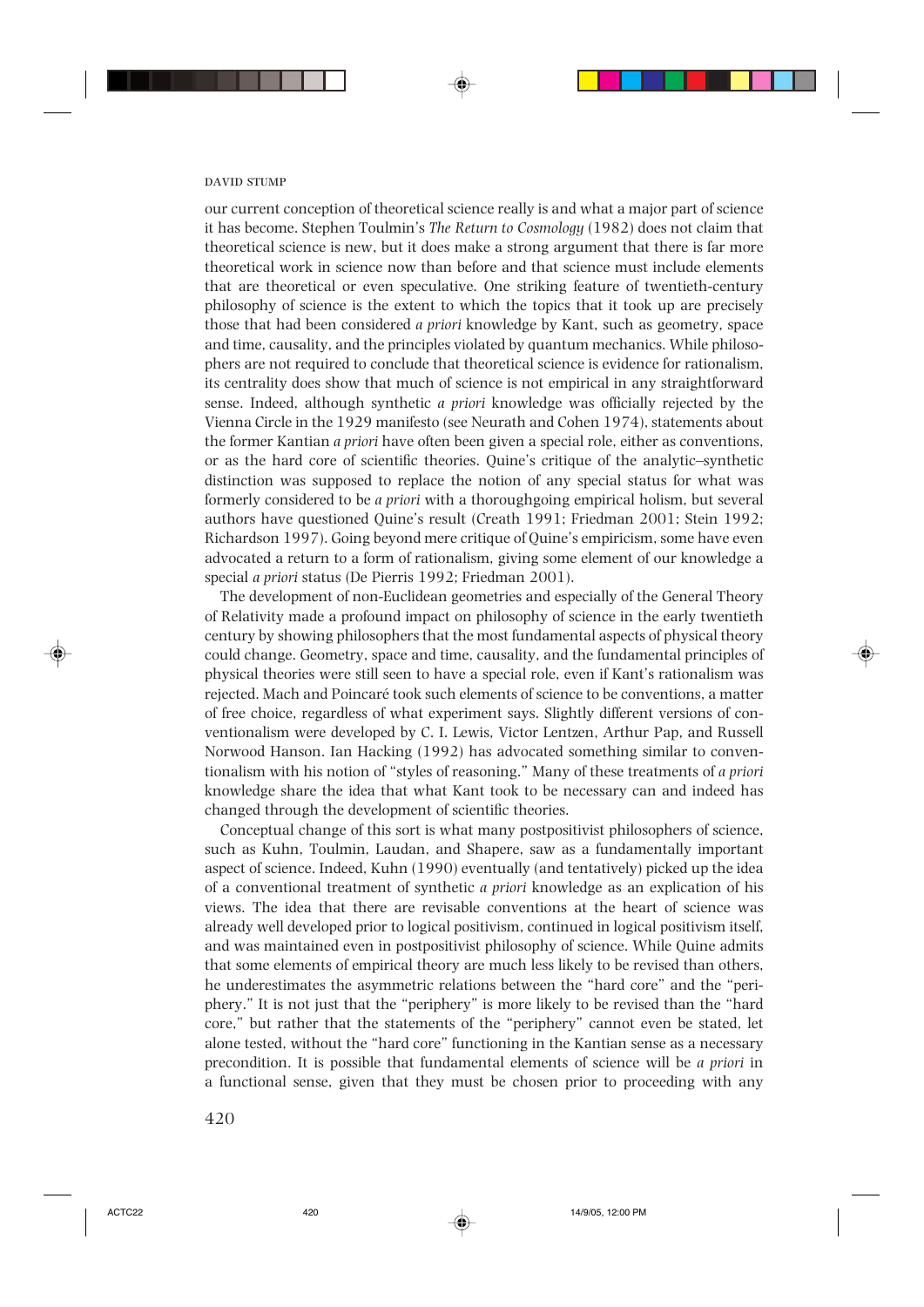theoretical or empirical work, and that these elements can be justified neither by rational intuition, nor by empirical test (Stump 2003). If they remain untestable empirically, and cannot be justified by rational intuition, there will be a component of scientific theory that falls outside of the range of the options provided by traditional philosophical rationalism and empiricism.

#### Notes

- 1 The "reasoning machine" to which Poincaré refers is Stanley Jevons' "logical piano," the logic of which is equivalent to Venn diagrams. Jevons demonstrated his machine in 1866 ( Jevons, 1869: 59– 60; 1958: 170ff.). The machine was conceived as a "logical abacus," a set of blocks representing subject, predicate, and middle terms. With the addition of levers to move the blocks, Jevons developed a sort of logical adding machine (see Gardner 1982: ch. 5).
- 2 Michael Detlefsen suggested such a distinction in his talk at the 1994 Poincaré Congress in Nancy, France. If the distinction can be maintained, we can credit Poincaré with having at least one clear way of distinguishing acceptable and unacceptable uses of intuition.

#### References and Further Reading

- Barker, Peter, and Ariew, Roger (eds.) (1991). *Revolution and Continuity: Essays in the History and Philosophy of Early Modern Science*. Washington, DC: Catholic University of America Press.
- Bishop, Michael A. (1999). Why thought experiments are not arguments. *Philosophy of Science*, 66 (4), 534– 41.
- Brecht, Bertolt (1967). *The Life of Galileo*. London: Methuen.
- Brown, James Robert (1991a). *The Laboratory of the Mind: Thought Experiments in the Natural Sciences*. London: Routledge.
- —— (1991b). Thought experiments: A Platonic account. In T. Horowitz and G. J. Massey (eds.), *Thought Experiments in Science and Philosophy*. Savage, MD: Rowman and Littlefield.
- Carnap, Rudolf (1922). *Der Raum. Ein Beitrag zur Wissenschaftslehre*, *Kant-Studien Erganzungshelf No. 56*. Berlin: Reuther and Reichard.
- Conant, James Bryant (ed.) (1957) [1948]. *Harvard Case Histories in Experimental Science, Vol. 2*. Cambridge, MA: Harvard University Press.
- Creath, Richard (1991). Every dogma has its day. *Erkenntnis*, 35, 347–89.
- De Pierris, Graciela (1992). The constitutive *a priori*. In P. Hanson and B. Hunter (eds.), *Return of the a priori*. Calgary: University of Calgary Press.
- Descartes, René (1984) [1641]. *Meditations on First Philosophy*. In J. Cottingham, R. Stoothoff, and D. Murdoch (eds. and trans.), *The Philosophical Writings of Descartes*. New York: Cambridge University Press.
- Dijksterhuis, E. J. (1986). *The Mechanization of the World Picture*. Oxford: Oxford University Press.
- Duhem, Pierre M. M. (1980). *The Evolution of Mechanics* (G. é. Oravas ed.). Alphen aan der Rijn: Sijthoff and Noordhoff.
- Field, Hartry (1980). *Science Without Numbers: A Defense of Nominalism*. Princeton, NJ: Princeton University Press.
- Folina, Janet (1992). *Poincaré and the Philosophy of Mathematics*. London: Macmillan.
- Freeland, Guy, and Corones, Anthony (eds.) (2000). *1543 and All That: Image and Word, Change and Continuity in the Proto-Scientific Revolution*. Boston, MA: Kluwer.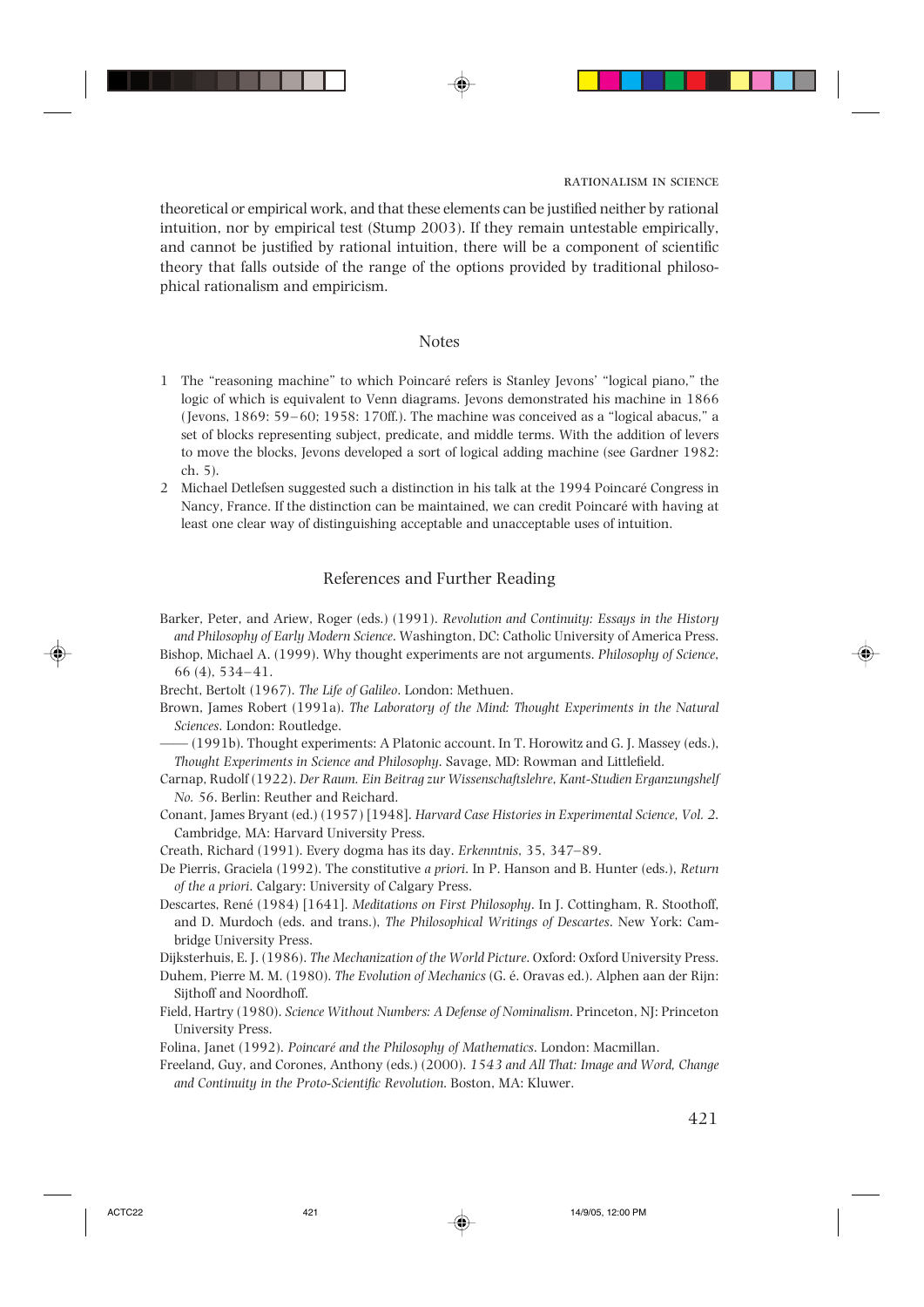Friedman, Michael (1992). *Kant and the Exact Sciences*. Cambridge, MA: Harvard University Press. —— (2001). *Dynamics of Reason: The 1999 Kant Lectures at Stanford University*. Stanford, CA: CSLI Publications.

Galilei, Galileo (1974). *Two New Sciences* (S. Drake trans.). Madison: University of Wisconsin Press.

Garber, Daniel (1992). Descartes' metaphysical physics. In D. L. Hull (ed.), *Science and Its Conceptual Foundations*. Chicago: University of Chicago Press.

—— (1995). Leibniz: Physics and philosophy. In N. Jolley (ed.), *The Cambridge Companion to Leibniz*. Cambridge: Cambridge University Press.

Gardner, Martin (1982). *Logic Machines and Diagrams*. Chicago: University of Chicago Press.

- Grattan-Guinness, Ivor (1984). Work for the workers: Advances in engineering mechanics and instruction in France 1808–1803. *Annals of Science*, 41, 1–33.
- —— (1990). *Convolution in French Mathematics, 1800 –1840: From the Calculus and Mechanics to Mathematical Analysis and Mathematical Physics*. Boston, MA: Birkhauser Verlag.
- Hacking, Ian (1992). "Style" for historians and philosophers. *Studies in History and Philosophy of Science*, 23, 1–20.
- Hahn, Hans (1933). The crisis in intuition. In B. McGuinness (ed.), *Empiricism, Logic and Mathematics*. Dordrecht: Reidel.

Hankins, Thomas L. (1985). *Science and the Enlightenment*. Cambridge: Cambridge University Press. Hanson, N. R. (1958). *Patterns of Discovery*. Cambridge: Cambridge University Press.

- Hanson, Philip, and Hunter, Bruce (eds.) (1992). *Return of the a priori: Canadian Journal of Philosophy Supplementary Volume 18*. Calgary: University of Calgary Press.
- Helmholtz, Herman (1977a) [1868]. On the facts underlying geometry. In P. Hertz and M. Schlick (eds.), *Epistemological Writings*. Dordrecht: Reidel.
- $-(1977b)$  [1870]. On the origin and significance of the axioms of geometry. In P. Hertz and M. Schlick (eds.), *Epistemological Writings*. Dordrecht: Reidel.
- Hilbert, David (1971) [1899]. *Foundations of Geometry* (L. Unger trans.). La Salle: Open Court.
- Horowitz, Tamara, and Massey, Gerald J. (eds.) (1991). *Thought Experiments in Science and Philosophy*. Savage, MD: Rowman and Littlefield.
- Hume, David (1966). *Enquiries Concerning the Human Understanding and Concerning the Principles of Morals*, 2nd edn. Oxford: Clarendon Press.
- Jesseph, Douglas Michael (1993). *Berkeley's Philosophy of Mathematics*. Chicago: University of Chicago Press.
- —— (1996). Hobbes and the method of natural science. In T. Sorell (ed.), *The Cambridge Companion to Hobbes*. New York: Cambridge University Press.
- —— (1999). *Squaring the Circle: The War between Hobbes and Wallis*. Chicago: University of Chicago Press.
- Jevons, W. Stanley (1869). *The Substitution of Similars, the True Principle of Reasoning*. London: Macmillan.
- —— (1958) [1874]. *The Principles of Science: A Treatise on Logic and the Scientific Method*. London: Macmillan.
- Johnson, Dale M. (1979, 1981). The problem of the invariance of dimension in the growth of modern topology. *Archive for History of Exact Sciences*, 20, 97–188.
- Jungnickel, Christa, and McCormmach, Russell (1986). *Intellectual Mastery of Nature: Theoretical Physics from Ohm to Einstein*, 2 vols. Chicago: University of Chicago Press.
- Koyré, Alexandre (1968). *Metaphysics and Measurement: Essays in Scientific Revolution*. Cambridge, MA: Harvard University Press.
- Kuhn, Thomas S. (1977). A function for thought experiments. In *The Essential Tension: Selected Studies in Scientific Tradition and Change*. Chicago: University of Chicago Press.
- $-$  (1990). Dubbing and redubbing: The vulnerability of rigid designation. In C. W. Savage (ed.), *Scientific Theories*. Minneapolis: University of Minnesota Press.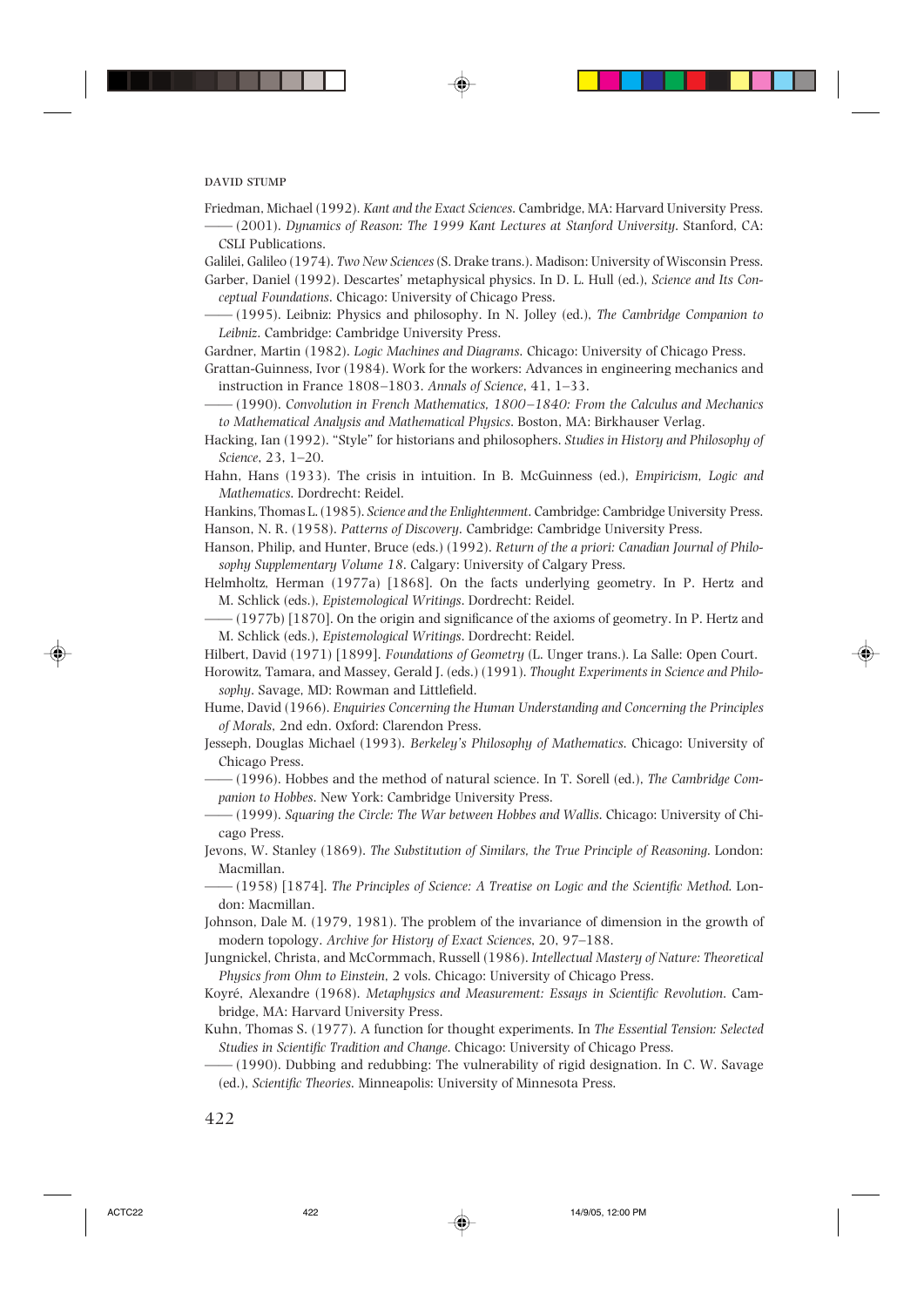- Laudan, Larry (1977). *Progress and Its Problems: Towards a Theory of Scientific Growth*. Berkeley: University of California Press.
- Lenzen, Victor (1937). Experience and convention in physical theory. *Erkenntnis*, 7, 257– 67. Lewis, Clarence Irving (1923). Pragmatic conception of the *a priori*. *Journal of Philosophy*, 20.
- —— (1970) [1941]. Logical positivism and pragmatism. In J. D. Goheen and J. L. J. Mothershead (eds.), *Collected Papers of Clarence Irving Lewis*. Stanford, CA: Stanford University Press.
- Lindberg, David C., and Westman, Robert S. (eds.) (1990). *Reappraisals of the Scientific Revolution*. New York: Cambridge University Press.
- Mach, Ernst (1901). *The Science of Mechanics: A Critical and Historical Account of its Development* (T. J. McCormack trans.). Chicago: Open Court.
- Mancosu, Paolo (1996). *Philosophy of Mathematics and Mathematical Practice in the Seventeenth Century*. New York: Oxford University Press.
- Martin, R. Niall D. (1991). *Pierre Duhem: Philosophy and History in the Work of a Believing Physicist*. La Salle, IL: Open Court.
- Neurath, Marie, and Cohen, Robert S. (eds.) (1974). *Empiricism and Sociology*. Dordrecht: Reidel.
- Norton, John (1991). Thought experiments in Einstein's work. In T. Horowitz and G. J. Massey (eds.), *Thought Experiments in Science and Philosophy*. Savage, MD: Rowman and Littlefield.

Nowak, Gregory (1989). Riemann's *Habilitationsvortrag* and the synthetic *a priori* status of geometry. In D. E. Rowe and J. McCleary (eds.), *The History of Modern Mathematics, Vol. 1: Ideas and Their Reception*. Boston, MA: Academic Press.

Pap, Arthur (1946). *The a priori in Physical Theory*. New York: King's Crown.

- Picard, Émile (1901). Introduction générale. In *Exposition universelle internationale de 1900 à Paris: Rapport du jury international*. Paris: Imprimerie Nationale.
- Poincaré, Henri (1889). La Logique et l'intuition dans la science mathématique et dans l'enseignement. *L'Enseignment mathématique*, 1, 157– 62.
- —— (1898). On the foundations of geometry. *Monist*, 9, 1– 43.
- —— (1902a). Du Role de l'intuition et de la logique en mathématique. *International Congress of Mathematicians, Proceedings*, 115 –30.
- —— (1902b). Les Fondements de la géométrie (essay review of Hilbert, 1899). *Bulletin des sciences mathématiques, 2e série*, 26, 249–72.
- —— (1902c). Sur la valeur objective de la science. *Revue de métaphysique et de morale*, 10, 263– 93.
- —— (1904). *Rapport sur les travaux de M. Hilbert, professeur à l'Université de Goettingen, présentés au troisième concours du prix Lobatchefsky*. Kasan: Imperial University Press.
- —— (1920) [1908]. *Science et méthode*. Paris: Flammarion.
- —— (1982) [1913]. *The Foundations of Science: Science and Hypothesis, The Value of Science, Science and Method*. Lanham, MD: University Press of America.
- Quine, Willard Van Orman (1953). Two dogmas of empiricism. In *From a Logical Point of View*. Cambridge, MA: Harvard University Press.
- Reichenbach, Hans (1958). *Philosophy of Space and Time*. New York: Dover.

—— (1965). *The Theory of Relativity and a priori Knowledge*. Berkeley: University of California Press.

—— (1969). *Axiomatization of the Theory of Relativity* (M. Reichenbach trans.). Berkeley: University of California Press.

Renouvier, C. (1889). La Philosophie de la règle et du compas, ou des jugements synthétique à priori dans la géométrie élémentaire. *La Critique philosophique* (n.s.), 5 (2), 337– 48.

—— (1892). La Philosophie de la règle et du compas, théorie logique du jugement dans ses applications aux idées géométrique et à la méthode des géomètres. *L'Année philosophique*, 2 (deuxième année 1891), 1– 66.

Richardson, Alan (1997). Two dogmas about logical empiricism: Carnap and Quine on logic, epistemology, and empiricism. *Philosophical Topics*, 25 (2), 145 – 68.